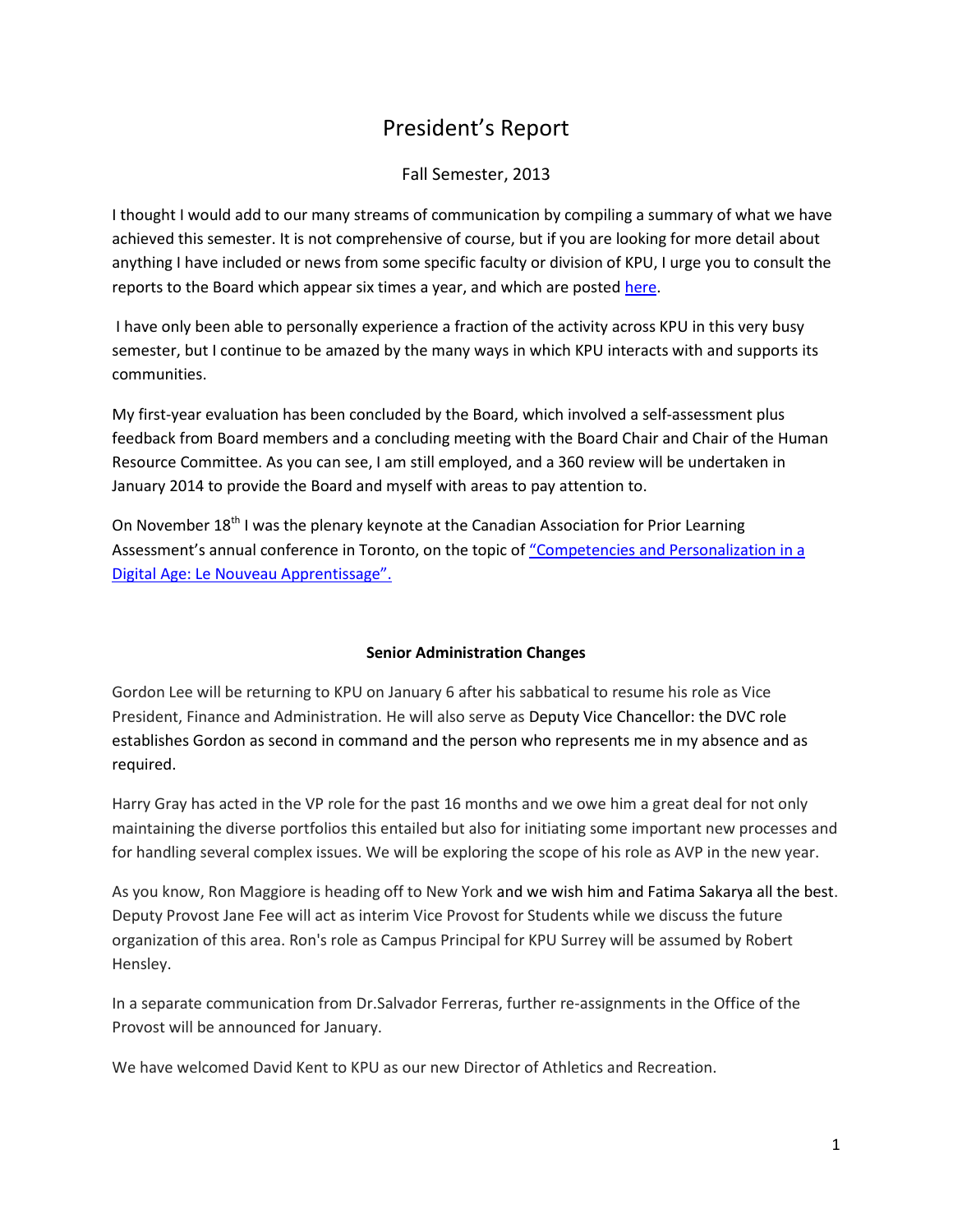Dr. Lori McElroy joins us in January as Executive Director of Institutional Analysis and Planning. Kathleen Bigsby will be special advisor to Finance and Administration until she retires in June; in this role she will be developing the Resource Plan for Vision 2018.

Some other changes have been taking place, with domestic new student recruitment now aligned with Joanne Saunders and Marketing, and international student recruitment located with AVP International Stuart McIlmoyle.

Communications and Public/Media Relations are now under the leadership of Marlyn Graziano.

The four Campus Principals now meet with me regularly and we are starting to see more focussed discussions taking place about improving the physical and other factors which affect campus life.

#### **Selected KPU Activities**

On September 20, we honoured the survivors, descendants and the communities of those who endured the Indian residential school system in Canada. The day-long series of events on each of our campuses aligned with the Truth and Reconciliation Commission's British Columbia Reconciliation Week. The day culminated with a powwow in the gymnasium.

The three Fall Convocation ceremonies took place on October 3 and were tremendously successful, and my thanks go to all those involved in their organization, and to those who attended. The bigger and better-than-ever Foundation Board Annual Scholarship and Awards Dinner was held on November 13.

I met with the KSA Executive in October and am following up on some of the issues that arose, such as access to child care, work for international students, and the perceived need for an Ombudsperson.

On October 9, KPU hosted Dr. Christine Wihak from TRU Open Learning to talk about new directions in the recognition of prior learning.

On October 17, KPU Surrey hosted a meeting of the Network to Eliminate Violence in Relationships, with Minister Stephanie Cadieux in attendance. On November 7, KPU Surrey hosted "Let's Make THIS Happen": a Poverty Reduction Forum in partnership with the City of Surrey.

On October 17 and 18, KPU co-hosted with SFU and the Conference Board of Canada a very successful national meeting of university provosts and business officers. This was initiated and largely driven by Gordon Lee and the team from the Provost's office.

On October 24, we hosted a lunch in honor of our new Distinguished Alumni: the Honourable Stephanie Cadieux (Business, '94), Maryanne Mathias (Fashion Design, 2002), Chris McCue (EPT, '94), and Baltej Dhillon (Criminology, '88).

On October 24/25, KPU hosted the annual fall conference of the Collaboration for Online Higher Education Research, which several people were able to attend, and which got very positive feedback.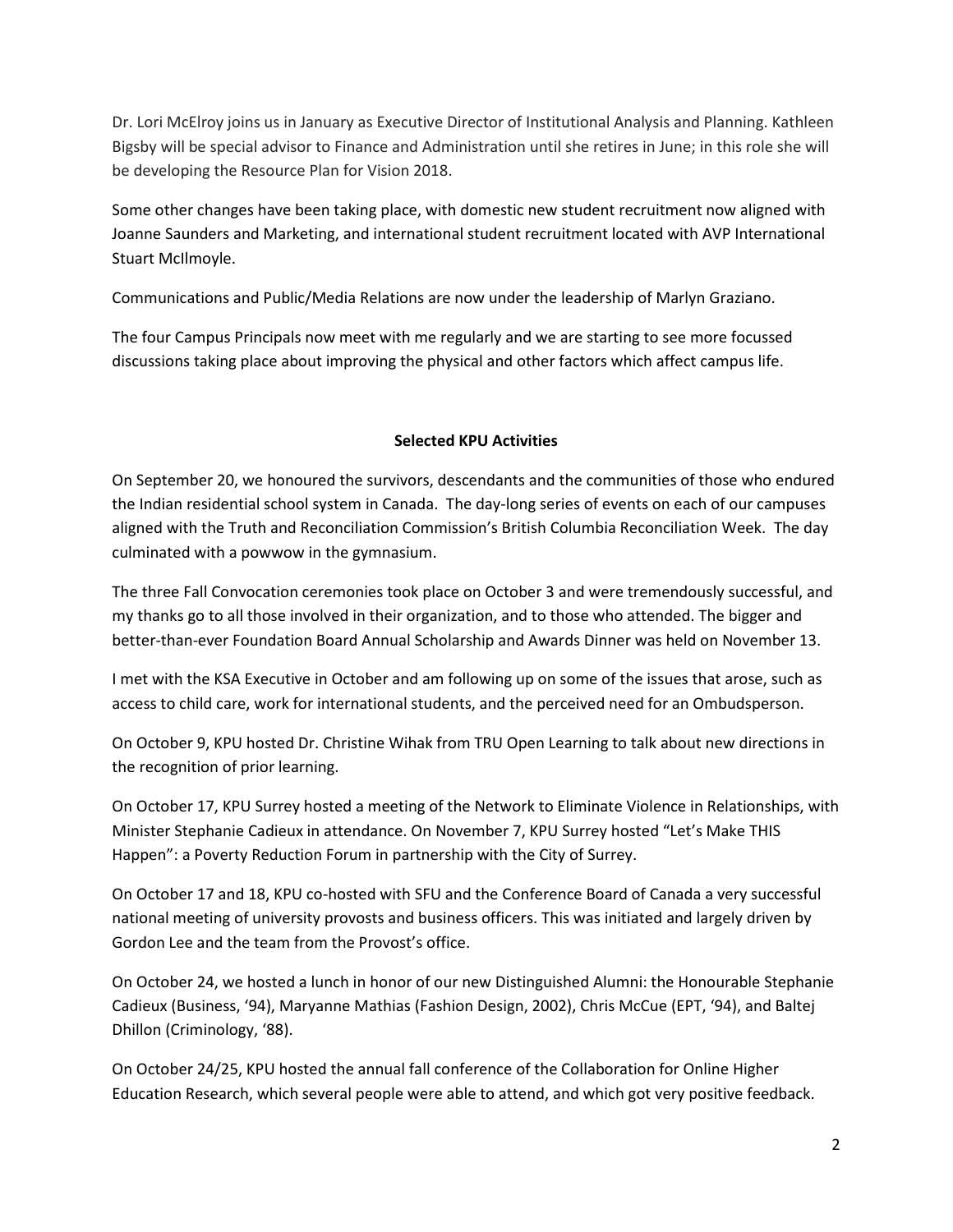[http://www.tonybates.ca/2013/10/26/examining-the-potential-and-reality-of-open-educational](http://www.tonybates.ca/2013/10/26/examining-the-potential-and-reality-of-open-educational-resources-the-2013-cohere-conference/)[resources-the-2013-cohere-conference/](http://www.tonybates.ca/2013/10/26/examining-the-potential-and-reality-of-open-educational-resources-the-2013-cohere-conference/)

On November 1, KPU held its first Research Day in conjunction with the annual Sociology and Criminology event, with presentations and seminars held across the Surrey campus involving many faculty and students. The first compilation of research and scholarship at KPU for 2012 was also published.

On November 5, KPU hosted the inaugural meeting of the [Open Education Resource universities'](http://wikieducator.org/OERu) Council of Chief Executives, which I was pleased to Chair (and was subsequently asked to continue to do). This followed a highly successful launch of the OERu by Sir John Daniel at Thompson Rivers University on November 1, with several KPU people in attendance.

From November 5 to 9, KPU proudly hosted the CCAA Women's Soccer National Championships at Newton Athletic Park. This involved dozens of KPU staff and volunteers who executed a very complex tournament splendidly, and our effective use of social media was widely acknowledged. Most importantly, the KPU Eagles played splendidly and represented us very well both on the pitch and off.

The December 6 National Day of Remembrance and Action on Violence Against Women was recognised at a KFA-sponsored event in Cedar Court at KPU Surrey.

On December 11, I visited the Sociology class that was held this semester at Mission Institute, where inmates and regular KPU students studied together at the facility. This very innovative and bold endeavour has attracted considerable attention, and was a very rewarding experience for all involved.

This past semester we have been treated to expanded music performances across the campuses, including Music at Midweek performances. As well, the NATVAC conference in October featured performances from Cam Ryga and the choir.

The 2013 Employee Survey was released in October, along with some strategies we will be undertaking to respond to some key issues. It can be found at [https://our.kwantlen.ca/sites/iap/internal/SiteAssets/SitePages/Home/Employee%20Survey%202013%](https://our.kwantlen.ca/sites/iap/internal/SiteAssets/SitePages/Home/Employee%20Survey%202013%20Final.pdf) [20Final.pdf](https://our.kwantlen.ca/sites/iap/internal/SiteAssets/SitePages/Home/Employee%20Survey%202013%20Final.pdf) .

## **Government Relations**

With the legislature not sitting this fall, there has been a lot of opportunity to meet with our MLAs as they attended our campus, and at special meetings to discuss key matters. This fall, I have met with Minister of Advanced Education Amrik Virk, Minister of Children and Family Development Stephanie Cadieux, Minister of International Trade and Minister Responsible for the Asia Pacific Strategy and MulticulturalismTeresa Wat, Delta North MLA Scott Hamilton and with all the other Richmond and Surrey MLAs. I have meetings being planned with Ministers Rich Coleman and Mary Polak, and with our Independent MLA for Delta South, Vicki Huntington.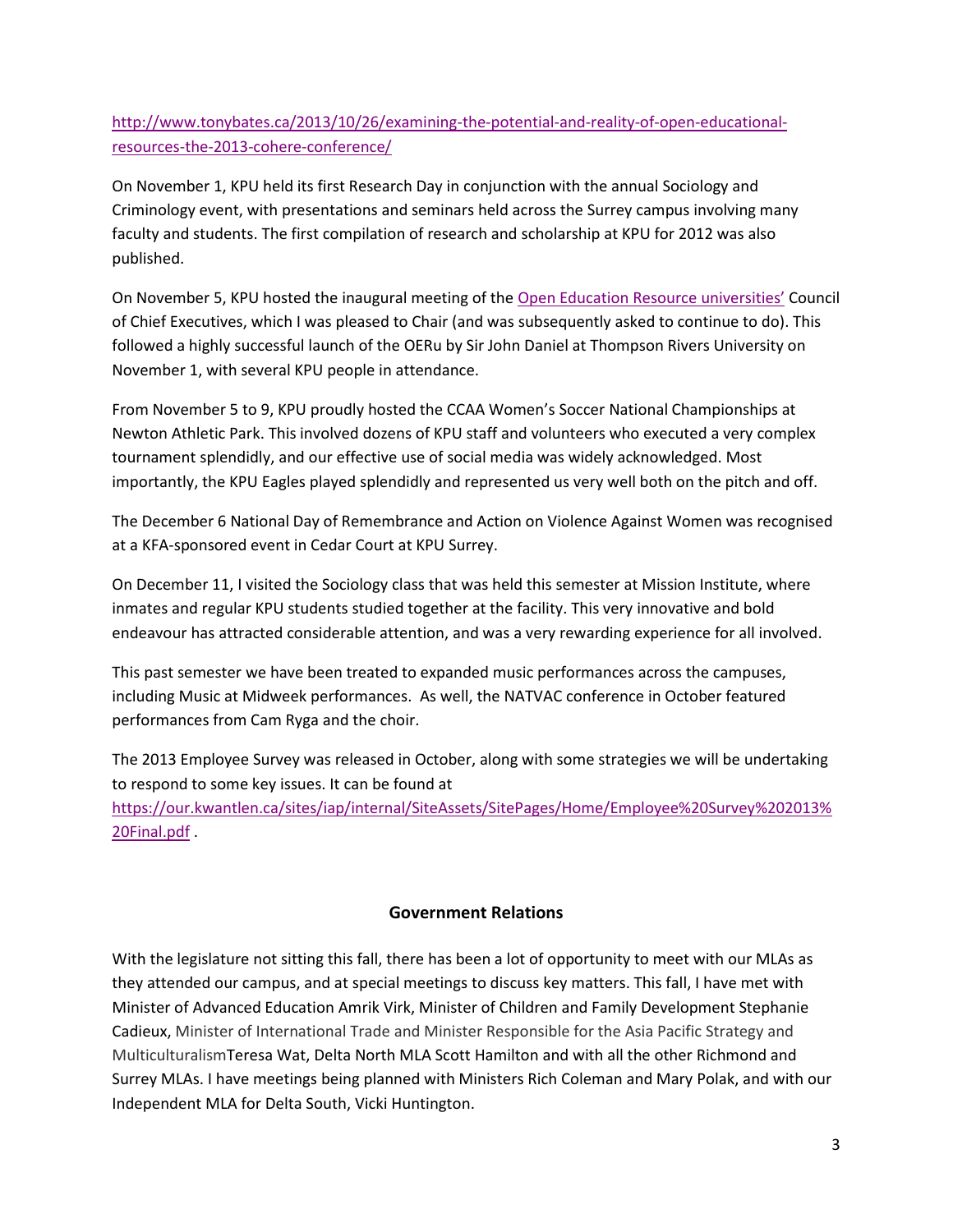At meetings of the BC Business Council I have been able to meet with Ministers Virk, Wilkinson and (via teleconference) de Jong. I also attended the BCBC Summit on November 2 that included a presentation by Premier Christy Clark, and a panel session of global investors.

I attended the Surrey Board of Trade's Education Committee meeting where Minister of Education Peter Fassbender discussed skills training and pathways from school to higher education and to work.

On November 21, KPMG hosted a lunch for Minister Virk which several at KPU were able to attend.

Minister Virk paid his first official visit to KPU on December 3, and met with various staff and with students. He is urging KPU and SFU Surrey to collaborate on a joint submission for growth in the South Fraser region, and the first meeting to that end will occur on January 7.

The BC Association of Institutes and Universities met on October 7, and December 10 and included our first meeting with the new Deputy Minister of Advanced Education, Sandra Carroll. Provost Salvador Ferreras and I also met with separately with DM Carroll in Victoria to bring her up to date on Vision 2018 and its alignment with the BC Government's priorities, and on our plans for Trades and Technology, along with the core review of programs that AVED is expecting of each institution in the next year.

From October 20 to 23 I was in Ottawa at the National Skills Summit and the Day on the Hill organised by ACCC on behalf of colleges, institutes and polytechnics, and the AUCC fall meeting, and Sal Ferreras has attended meetings in Toronto and Ottawa related to the Conference Board of Canada's new initiatives and research in post-secondary education. KPU is a member of the CBoC's Centre for Skills and Post-Secondary Education.

## **Community Relations**

On October 1, KPU and SD35 hosted the five school district superintendents in our region, and we have developed a proposal to share a coordination position for the consortium. This is modelled on similar successful approaches elsewhere in BC.

On October 2, I made a presentation on Vision 2018 to the Surrey Board of Trade, which was subsequently profiled in *Business in Vancouver*. Later the same day Jane Fee and I met with the Township of Langley's Economic Development Advisory Committee. On December 16, Jane Fee presented our Vision 2018 to the council of Langley City. We continue to be involved in exploring the building of a performing arts centre in the Langleys, which could have positive impacts on our campus.

I have visited the Tsawwassen, Kwantlen and Musqueam First Nations recently, as well as attending a long list of special events:

- the Surrey Homeless and Housing Society grant awards celebration
- the Delta Chamber of Commerce lunch with the Honourable Perrin Beatty
- the Innovation Boulevard events in Surrey on October 17 and November 14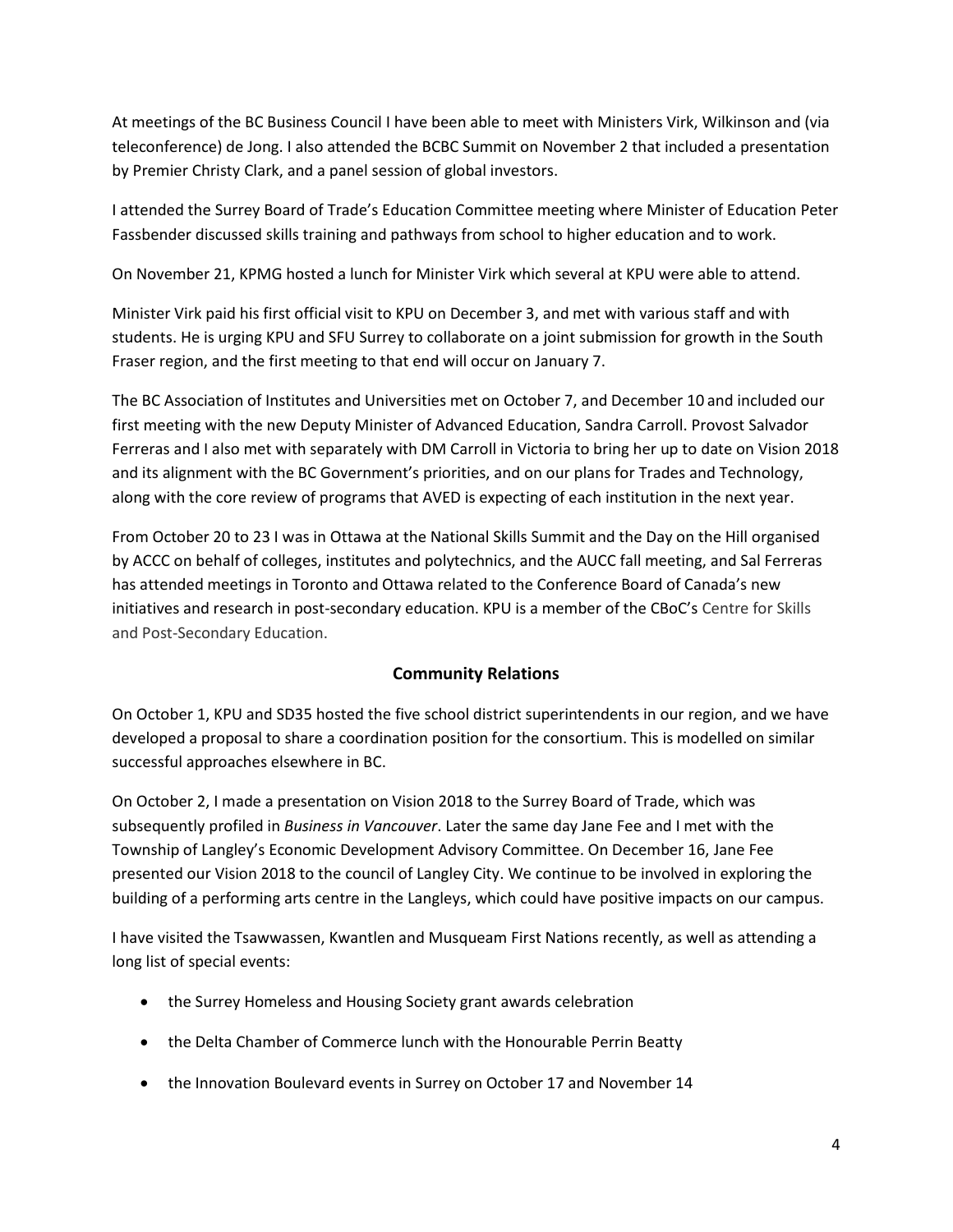- $\bullet$  the SUCCESS 40<sup>th</sup> Anniversary Dinner
- White Rock Council (to present Vision 2018)
- White Rock International Artist's Day Gala
- Surrey Mayor's gala dinner
- SFU Surrey gala dinner
- Burns Bog Conservation Society gala dinner
- Surrey Board of Trade Annual Business Awards (co-sponsored by KPU)
- Surrey Board of Trade lunch on the LNG initiative.

I was also profiled in *Business in Vancouver*: <http://www.biv.com/article/20131029/BIV0201/310299953/alan-davis-school-work>

## **Strategic Initiatives**

As Vision 2018 starts to roll out and influence our work, a number of new initiatives that will contribute to the achievement of our goals have come forward. KPU of course needs to apply due diligence to each of these to ensure sustainability and alignment with our mission, but it must also act nimbly and decisively to develop and respond to opportunities.

#### Innovation Boulevard

KPU has worked closely with the City of Surrey, SFU and Fraser Health to develop the concept of an Innovation Boulevard, stretching from the new City Hall to Surrey Memorial Hospital. This will be centred on the work of Dr. Ryan D'Arcy, Surrey Memorial Hospital Foundation B.C. Leadership Chair in Multimodal Technology for Healthcare Innovation. The vision is to stimulate research and investment in health technology, thus creating jobs and economic activity. To this end, KPU will be leasing some space in Health Tech Connex, housed in a new development across from the hospital where teams of faculty and students can work across disciplines to apply various technologies to improving health care.

#### KPU Tech

This is the new official contraction of Kwantlen Polytechnic University Trades and Technology Campus in Cloverdale, inspired by the demands for skilled workers in the trades and related technologies of local industries and the resource sector especially. We have developed a vision for the future of the 73 acres of land at Cloverdale, thus leveraging the facilities and programs we already have there.

It is important, as the province and employers look for solutions to the skills shortage, that KPU present a compelling option, and meetings with government and potential industry investors are on-going. We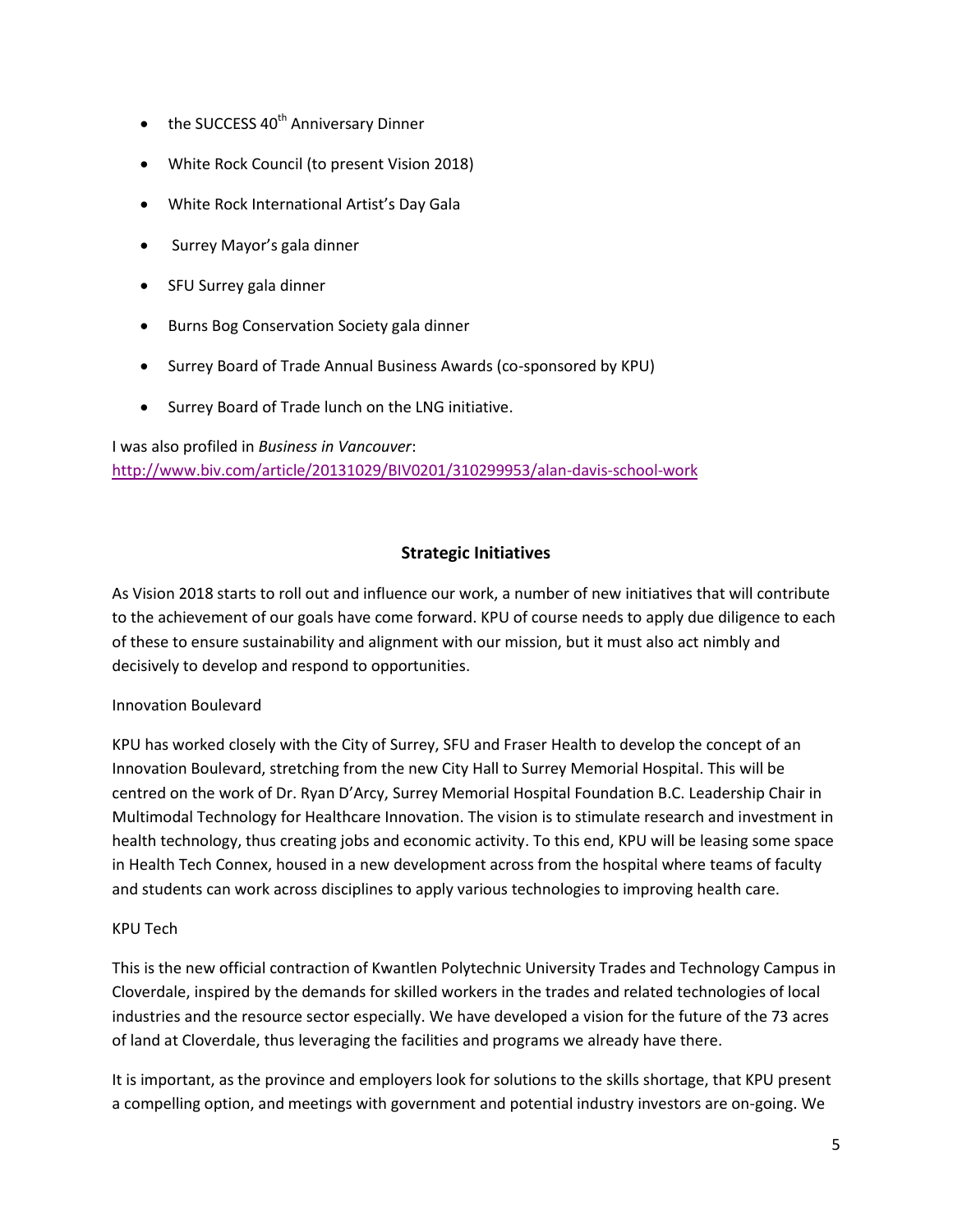are talking to government and industry about the opportunities that present themselves, and it is expected that major announcements in the resource sector will be made in 2014 that we hope will take advantage of KPU Tech.

#### KPU in City Centre, Surrey

I have shared with Senate and others the idea of adding capacity to KPU Surrey by building a location in the heart of "Surrey's downtown" and adjacent to SkyTrain. An opportunity for a very high profile space has been presented to the university and the Board is considering the options we have to finance such a facility. Programmatically it would focus on continuing and professional education in business as well as senior level and graduate business offerings. Any vacated space at KPU Surrey will be carefully allocated to address issues of capacity for current and new programs. This proposal is still under consideration by the Board, with a decision to be made by the end of January 2014.

#### Phoenix House

KPU has had a long and fruitful relationship with Phoenix House in Surrey, and they have secured city support for a new facility that will include a centre that is open to the community with a coffee shop, a gallery and some studio and meeting spaces. KPU has been asked to partner in this initiative to provide programming and activities.

#### Residences

KPU has embarked on preliminary work to identify how we can build student residences across the campuses, starting most likely at KPU Richmond. Karen Hearn is leading this study and the results will be shared widely once the opportunities become apparent.

## Brewing Program

The Board and Senate have approved a proposal for Brewing and Brewery Operations Program to be located at KPU Langley by the Faculty of Science and Horticulture, subject to AVED approval. The craft brewing industry is very strong and growing, and industry support for this diploma program (laddering to a BBA and potentially a BSc) is very positive.

#### Office of Open Studies

The concept of developing programs and services that support open learning and degree completion for adults has been shared across the university, and the latest thinking suggests an Office of Open Studies where adult learners can get targeted academic advice and can develop personalised and flexible pathways to degree completion. Key to this will be the approval by Senate of one or more open and competency-based degree programs. More will follow on this through faculty councils and the relevant Senate sub committees.

#### Core Review